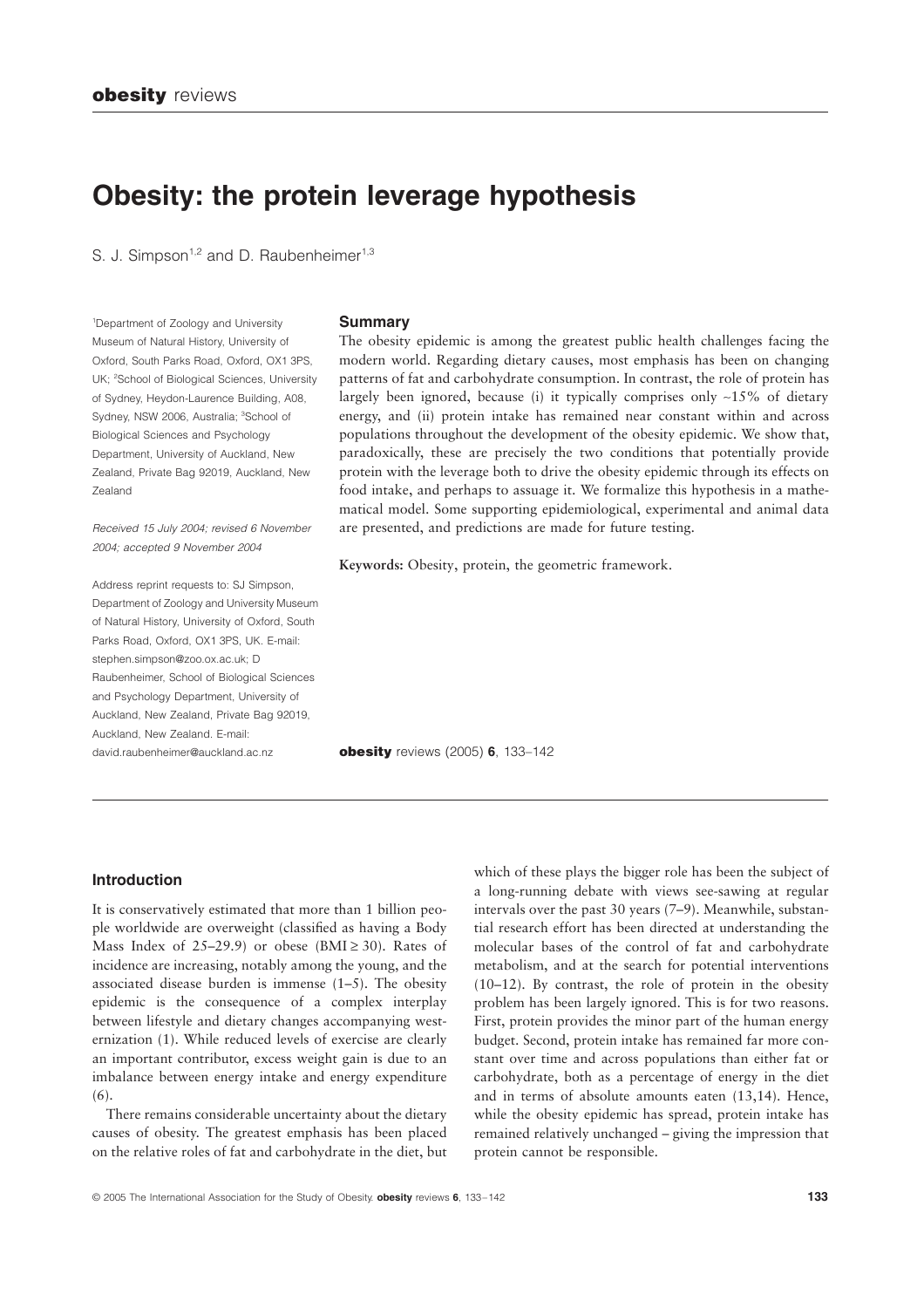We use geometrical analysis developed from extensive studies of non-human animals (15,16) to postulate a key role for protein appetite in the obesity epidemic. We develop a model that shows how, paradoxically, it may be precisely because protein comprises a small component of the diet and is tightly regulated that it could have sufficient leverage over human ingestive behaviour to explain obesity. Focusing on this leverage over intake both clarifies the role of dietary protein in the development of obesity, and also provides a possible means of ameliorating the problem. We provide some supporting evidence for the protein leverage hypothesis from experimental, epidemiological and animal studies, and highlight key predictions for future testing.

# **Conceptualizing nutrient balance in nutrient space**

To illustrate geometrical analysis, consider a 45-year old, moderately active adult male of height 1.8 m and stable weight 76 kg (BMI 23.5 kg  $m^{-2}$ ), whose total daily energy requirements (17) are *c*. 10 700 kJ. Achieving a diet comprising 14% protein (typical of a modern Western adult) requires him to eat 1500 kJ per day of protein and 9200 kJ of carbohydrate and fat combined. This represents a daily intake of 88 g protein, and a total mass of carbohydrate and fat eaten that will depend on the relative proportions of the two in the diet, given that fat has more than twice the energy density of carbohydrate. For present purposes we will combine fat and carbohydrate into a single value for energy as their relative contributions are not germane to the logic of our argument. (As an aside, our hypothetical subject would be eating *c.* double the minimum protein intake needed to maintain nitrogen balance. Why humans eat more protein than seems to be required is an interesting ancillary question, but not our focus here, where we are concerned with observed behaviour).

This situation can be represented as a two-dimensional nutrient space (Fig. 1a). Arriving at a combined intake of 1500 kJ of protein  $(P)$  and 9200 kJ of carbohydrate + fat  $(C + F)$  represents the 'intake target' for our subject, integrated across a day. If he reaches that point he will meet simultaneously his daily needs for both P and non-P energy. Whether or not he can reach that point depends on his diet, which will be made up of multiple food items. The evidence suggests that the mechanisms regulating macronutrient intake in humans operate over a period of a day or so (18,19). This means that the model should represent the composite intake of foods over this period (i.e. the composition of the daily diet), rather than single foods, which probably cannot be resolved. A daily diet (or an individual food item) can be represented in the same nutrient space, as a line ('rail') drawn from the origin with a

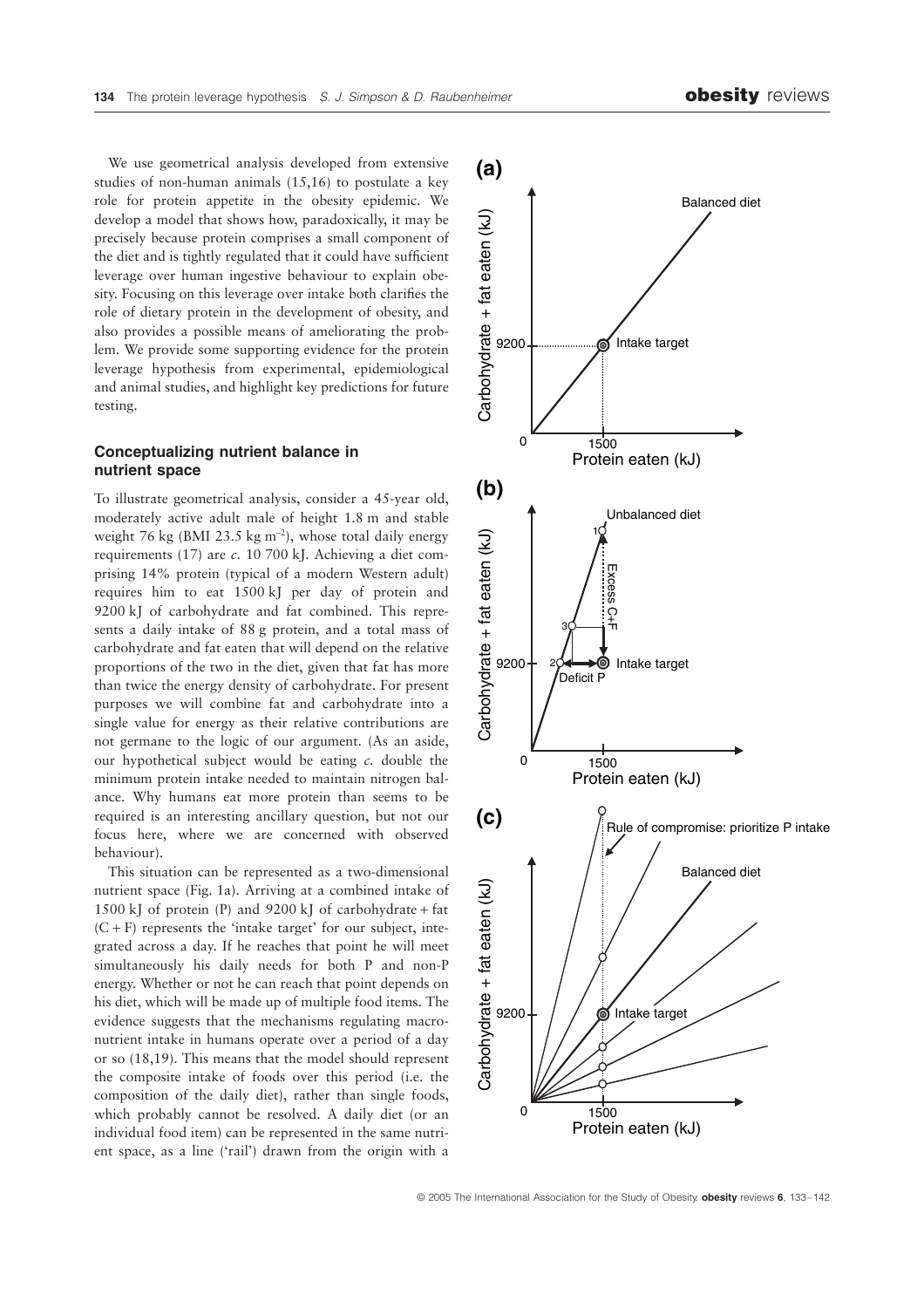**Figure 1** (a) Two-dimensional nutrient space indicating the daily intake of P and C + F (the 'intake target') necessary to maintain energy balance on a diet containing 14% of energy as P and 86% as C + F, for a moderately active, 45-year-old male (BMI 23.5). A balanced daily diet is the line which runs from the origin to intersect the intake target.

(b) The situation when restricted to an unbalanced diet (one which does not intersect the intake target). If the subject were to eat until point 1, he would have achieved the intake target level of P but ingested an excess of C + F. At point 2, he would have gained the intake target amount of C + F but under-eaten P. At point 3 a balance is struck between overeating the nutrient group in excess and under-eating that in deficit. Here

the balance represents the outcome were total energy intake being maintained.

(c) The intake array across five unbalanced diets that describes the rule of compromise in which intake of P is prioritized over that of  $C + F$ .

slope that is determined by the ratio of  $P$  to  $C + F$  it contains (Fig. 1a). A balanced daily diet is the one that intersects the intake target.

However, if the diet is not coincident with the intake target, the subject must compromise between eating more of one nutrient group and less of the other. Such a situation is shown in Fig. 1b for a diet containing a lower ratio of P to  $C + F$  than at the intake target. The subject could continue to eat until the intake target amount of P is ingested (point 1), but will have over-eaten  $C + F$ . At the other extreme, he might ingest sufficient to reach the intake target level of  $C + F$ , thereby under-eating P (point 2). Or, he could strike some intermediate compromise. One example would be to maintain total energy intake, which would require stopping at the point where the energy deficit from protein is counter-balanced by the energy surplus from  $C + F$  (point 3).

Each unbalanced diet will have its own such point of compromise, and jointly the points across the nutrient plane will form an intake array. The shape of this array describes the way in which the multiplicity of influences and mechanisms that control intake of the two nutrient dimensions interact and weight over-eating one against under-eating the other, relative to the intake target. Such 'rules of compromise' are fundamental to understanding the health and other consequences of nutritionally unbalanced diets (15,16). A central precept in the geometric models is that rules of compromise must be interpreted relative to the intake target. The intake target is not fixed, but will depend on a subject's age, sex, genotype, maternal nutrition during pregnancy, level of activity, ambient temperature, reproductive status, etc. (15,16).

# **What is the rule of compromise for humans?**

Protein is the most satiating macronutrient group for humans and is the most tightly regulated post-absorptively, although all three macronutrients exert some degree of influence over energy intake (20,21). Results from comparative studies of other vertebrates (15,16), human experiments (22–25) and population-level data (13,14) suggest that the response of humans when faced with unbalanced diets (relative to their individual intake target) is to prioritize P intake (see Fig. 2), providing a pattern that is similar to Fig. 1c.

Recently, we have used our geometric framework to explore the human rule of compromise (24) for intake of P and C + F. We performed a short-term experiment involving 10 subjects domiciled together for 6 d. For the first 2 d the subjects were provided with the opportunity to select their breakfast, lunch, afternoon snack and dinner from a buffet of items comprising a wide range of macronutrient compositions. Everything they ate was weighed and their macronutrient intake was estimated from food composition tables. For the next 2 d, one group of subjects (treatment 1) was restricted to foods that were high in P and low in  $C + F$ , while the remaining subjects in treatment group 2 were provided with only low-P, high-C + F items. For the last 2 d of the experiment (days 5 and 6), all subjects were given the same free choice of foods as on days 1 and 2. The overriding message from the experiment is that when subjects were restricted to a diet that contained either a higher (treatment 1) or lower (treatment 2) ratio of P to  $C + F$ than they had self-selected during days 1 and 2, they maintained their intake of P at the expense of regulation of  $C + F$ intake. This occurred despite there being wide variation between individuals in the position of their free-choice intake point. Thus, treatment group 1 under-ingested  $C + F$ relative to their free-choice intake point rather than overeat P, while treatment group 2 over-ate  $C + F$  to gain limiting P.

In Fig. 2a we have plotted the results from this experiment along with data recast from several earlier publications. As we predicted, in all these cases where subjects were restricted to a diet consisting of a fixed ratio of P to  $C + F$ , either in the short- or long-term, they maintained daily protein intake at a more constant level than that of the other two macronutrients. Also consistent with the hypothesis are comparative data from the rat (Fig. 2b). Rats strongly regulated their intake of both protein and carbohydrate if offered a choice of complementary foods, but if forced to eat a diet containing a lower P to C ratio than at this intake target they maintained P intake constant, and in so doing over-ate C. In contrast, rats provided with a high-P diet did not substantially over-eat P to gain their intake target level of C. A similar pattern was reported for chickens (Fig. 2c).

#### **The implications: four scenarios**

What are the implications of having protein intake prioritized over fat and carbohydrate? We will consider four scenarios by reference to Fig. 1.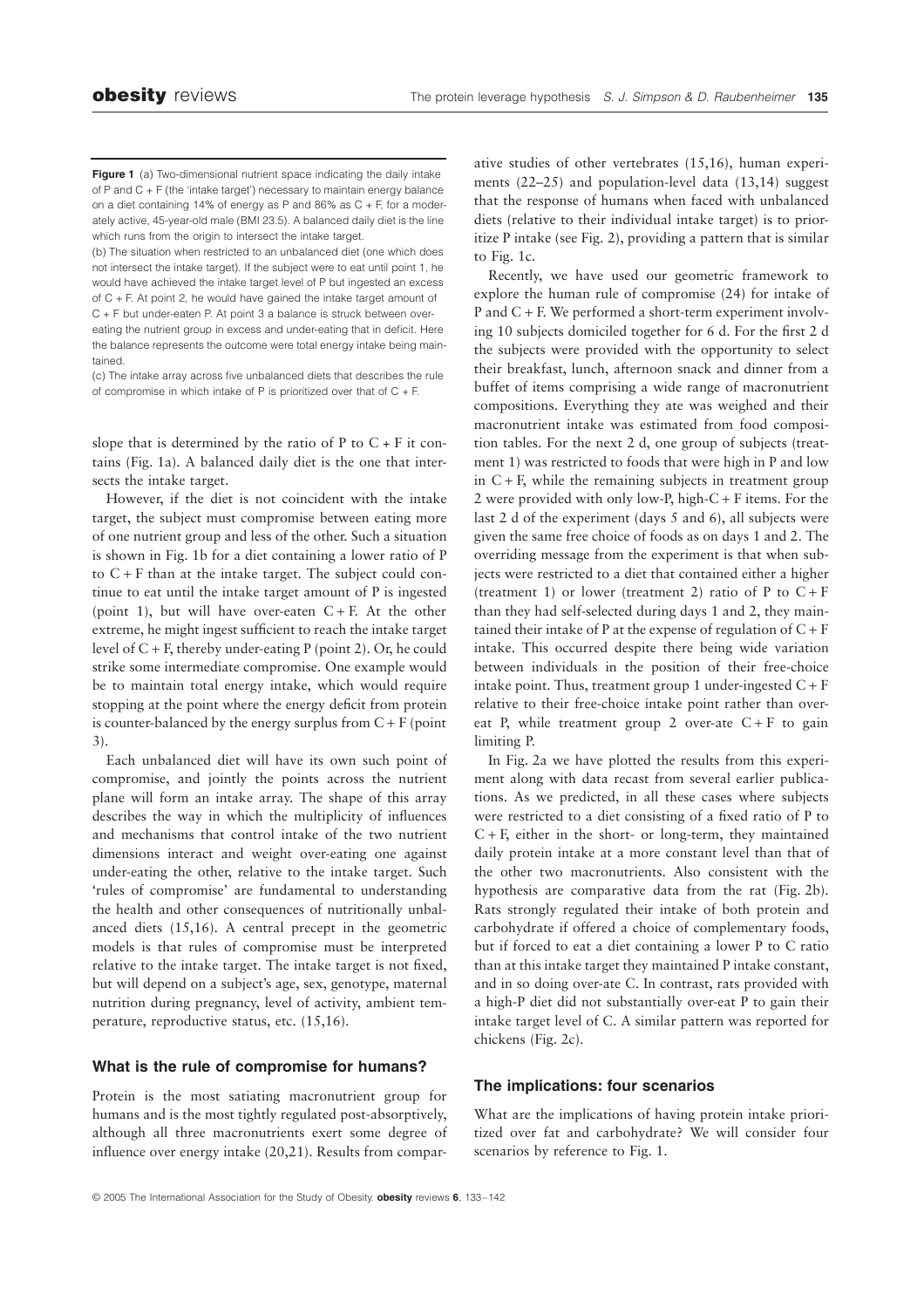

# 1. There is a shift to the diet containing a higher percentage of carbohydrate and fat

This could occur where fat- and/or carbohydrate-rich foods are more accessible, more affordable, in greater variety, or more palatable than alternatives (1,26), leading to people effectively being trapped on a suboptimal diet (this is discussed further below). Under such circumstances, maintaining the amount of P eaten requires over-consumption of  $C + F$ .

As protein is a minor component of the total diet, only a small decrease in percentage of P results in a substantial excess of  $C + F$  eaten – the protein leverage effect. If we take the example of the USA, using data from the FAOSTAT database (bearing in mind that these estimate nutrient availability rather than consumption), it appears that since 1961 the average diet composition has changed from  $14\%$  P:86% C + F to  $12.5\%$  $P: 87.5\% \text{ C+F (Fig. 3).}$  *Maintaining P intake under*these circumstances requires a  $14\%$  increase in  $C + F$ eaten (Fig. 4a). A further reduction to 11% P in the diet would lead to a  $32\%$  increase in intake of  $C + F$ (Fig. 5).

**Figure 2** (a) Evidence for the rule of compromise in humans. Points labelled 'a' are data from ref. (24), in which subjects were given a free choice of foods for 2 d before being restricted to either a low-P, high-C + F, or a high-P, low-C + F diet. The dotted lines intersect at the free-choice treatment. 'b', data from ref. (22), in which subjects were restricted to a high-P or a low-P diet for 6 months; 'c', data from ref. (23), in which subjects were confined to a high-P diet for 14 d. The remaining points come from long-term studies cited in ref. (25), Table 4 ('d', Evans *et al*., 1974 for a 20% P diet; 'e', Yudkin & Carey, 1960, 23% P; 'f', Rickman *et al*., 1974, 48% P; 'g', Larosa *et al*., 1980, 29% P). Taken together the data strongly suggest that protein intake is prioritized when humans are restricted to nutritionally unbalanced diets, as in all these cases where subjects were restricted to a diet consisting of a fixed ratio of protein to carbohydrate + fat, either in the short- or long-term, they maintained daily protein intake at a more constant level than that of the other two macronutrients combined.

(b) Data from rats (Theall *et al.*, 1984; Tews *et al.*, 1992 – black and grey symbols respectively) as reanalysed in refs (15,16). The black target symbol was the point to which rats in eight separate treatments converged when offered different choices of two nutritionally complementary foods. This indicates strong regulation of both P and C to an intake target. The remaining points  $($ <sup> $)$ </sup> were from four treatments in which diets contained a lower P : C ratio than at the intake target. Note how P intake was maintained at the expense of over-eating C. The grey target symbol shows the regulated point of intake converged upon in six treatments from another study in which previously P-loaded rats were allowed to mix their intake from two complementary foods. When rats in seven further treatments  $($ O $)$  were confined to diets of higher P : C than at the self-selected point, they did not over-eat P to anything like the extent necessary to maintain C intake, i.e. P intake was prioritized.

(c) Similar data showing prioritization of P intake in chickens, from Shariatmadari & Forbes (1993) reanalysed in ref. (15). The target symbol indicates the point converged upon by birds in four free-choice treatments, while the other points show intake when chickens were confined to diets of fixed nutrient composition.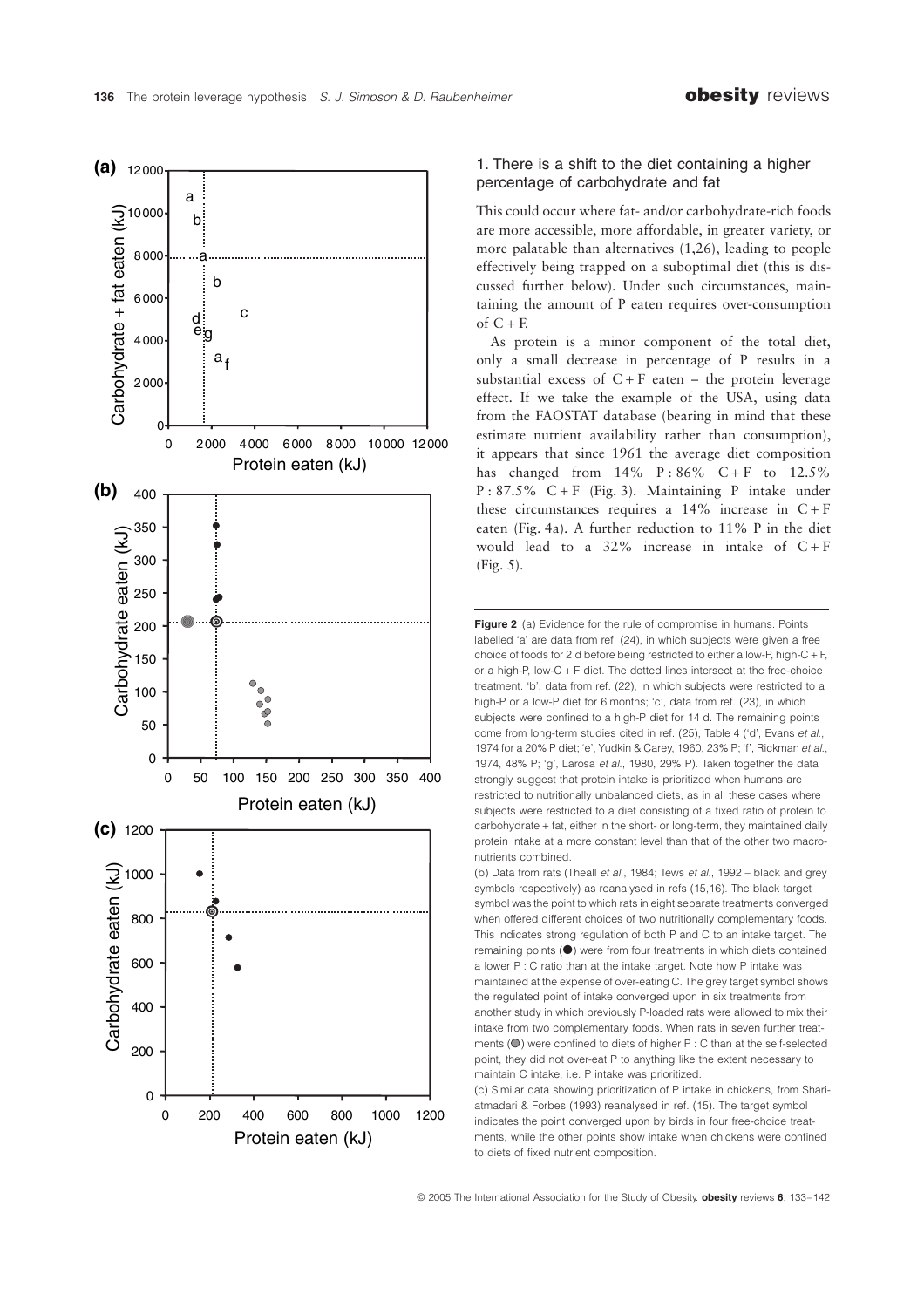

**Figure 3** Consumption of P vs.  $C + F$  in the USA for 1961, 1965, 1970, 1975, 1980, 1985, 1990, 1995 and 2000, estimated from the FAOSTAT database (13) (representing nutrient supply rather than direct measures of consumption). Estimated intake of C + F has increased proportionally by 50% more than P intake, resulting in a reduction from 14% to 12.5% P in the diet.

The implications for body weight regulation are clear: unless the excess  $C + F$  ingested to maintain P intake is removed, for example, through increased physical activity or thermogenesis (27), body weight will rise, predisposing towards obesity.

One important caveat that must be considered here is that the opportunity to over-eat  $C + F$  to a sufficient extent to reach the protein intake target will depend on the energy density of the foods available. Where the ratio of  $P$  to  $C + F$ is lower than the intake target ratio, but nutrient density is low (e.g. in the diets of macrobiotic vegetarians), physical bulk may inhibit reaching the protein intake target (28), thus leading to cessation of intake before the protein target is reached. In contrast, the fact that modern processed foods are often energy-dense, with low levels of non-digestible bulk, makes it easy to achieve the protein target on a diet with a lower than optimal ratio of P to  $C + F(29,30)$ .

# 2. There is a shift to the diet containing a higher percentage of protein

If the diet contains a higher percentage of P, yet the absolute amount of protein eaten is regulated to the intake target, the result will be that  $C + F$  intake will fall, bringing the



**Figure 4** Schematic illustrations of four scenarios in which tight regulation of protein intake would influence energy balance through its leverage over C + F intake. The figures are not drawn to scale.

(a) The diet changes to containing 1.5% more C + F (i.e. 1.5% less P). Maintaining P intake requires over-ingesting C + F by 14%. (b) The diet changes to containing 1.5% more P (i.e. 1.5% less C + F). Maintaining P intake is accompanied by an 11% reduction in C + F eaten.

(c) The demand for protein increases, for example, as a result of enhanced rates of hepatic gluconeogenesis as seen in the overweight and obese. If diet composition is maintained at 14% P : 86% C + F, a 13% increase in requirement for P would result in a 13% increase in C + F intake. (d) The requirement for  $C + F$  is reduced, for example, because of reduced levels of exercise, but diet composition does not change. Maintaining P intake once again requires over-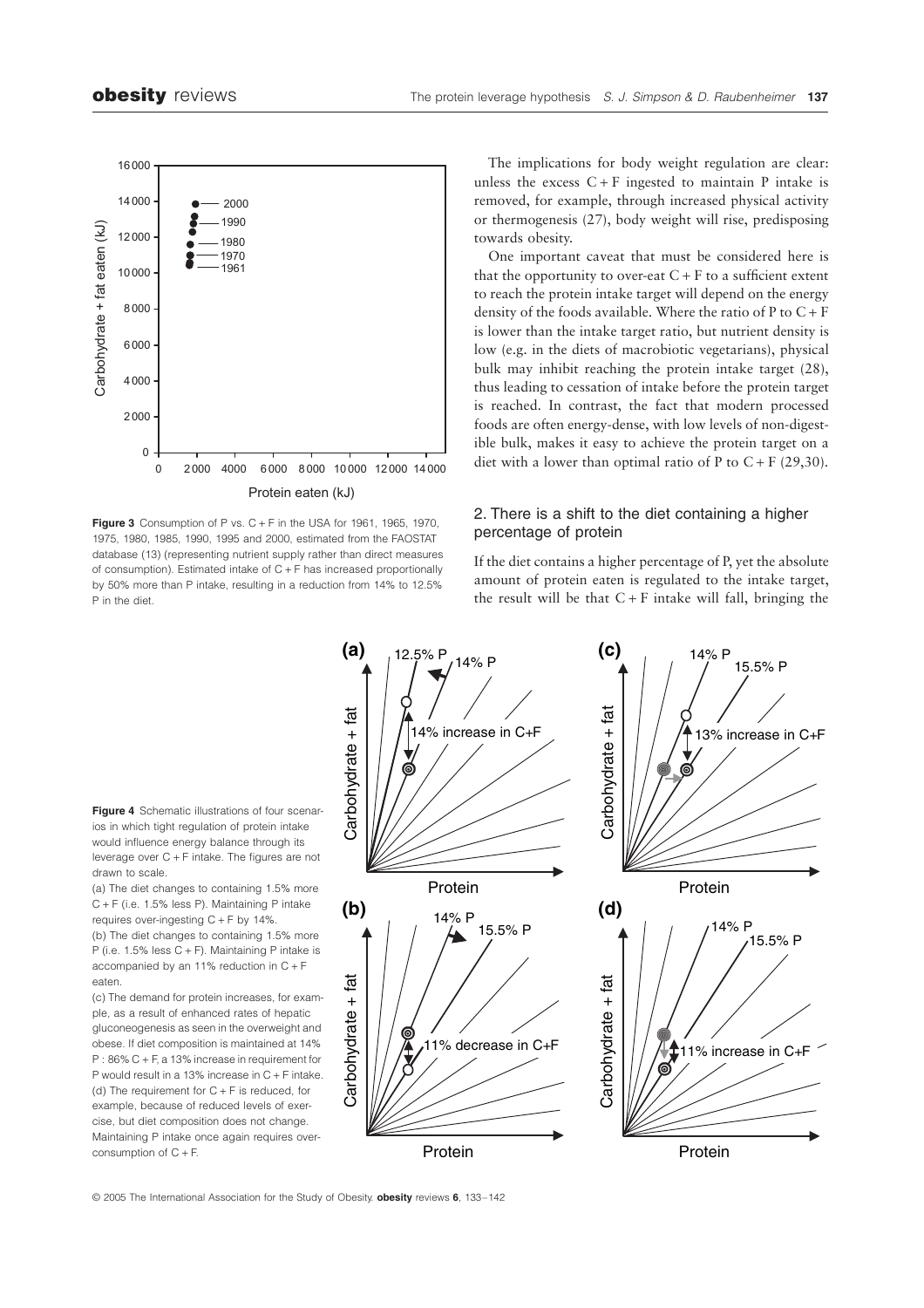

**Figure 5** The protein leverage effect. The graph is based on the case where a subject requires a total daily energy intake of 10 700 kJ to remain in energy balance, of which 14% (1500 kJ) is protein. If intake of P is strongly regulated, only slight changes in diet composition will have substantial leverage over intake of  $C + F$  and thus energy balance. Because protein comprises only the minor part of the diet relative to  $C + F$ , the effect is especially marked when the shift is to a lower dietary percentage of P, where large excesses of C + F intake result (diagonal hatched region). A small increase in percentage of P in the diet, in contrast, results in under-consumption of  $C + F$  (vertical hatched region).

body into energy deficit and leading to weight loss. An increase of 1.5% in dietary P from 14% to 15.5% results in an 11% decrease in  $C + F$  eaten (Fig. 4b). As seen in Fig. 2a, available data suggest that some over-consumption for protein is tolerated, but not sufficient to maintain  $C + F$ intake. This would provide a mechanism for why highprotein diet regimes promote weight loss, at least in the short-term (25,31–33).

#### 3. There is an increase in the requirement for protein

If diet composition remains unchanged, yet protein requirements increase, then over-consumption of  $C + F$  will result (Fig. 4c). Shifting the intake target ratio from 14% to 15.5% P in the diet leads to a 13% increase in  $C + F$  eaten – with attendant risks of weight gain. But under what circumstances might this occur?

One source of protein loss is hepatic gluconeogenesis, whereby amino acids are used to produce glucose. This is inhibited by insulin, as is the breakdown of muscle proteins to release amino acids, and therefore occurs mainly during periods of fasting. However, inhibition of gluconeogenesis and protein catabolism is impaired when insulin release is abnormal, insulin resistance occurs, or when circulating levels of free fatty acids in the blood are high. These are interdependent conditions that are associated with overweight and obesity, and are especially pronounced in type 2 diabetes (12,34). It might be predicted that the result of higher rates of hepatic gluconeogenesis will be an increased requirement for protein in the diet. Unless either more high-P, low-C + F items are included in the diet (i.e. scenario 2), or rates of removing excess co-ingested C + F are increased, weight gain will occur. And the system becomes unstable – further increases in fat deposits [especially abdominal fat (12)] will increase protein needs further, which will drive even greater weight gain.

Another circumstance in which the protein target would be expected to rise would be after a period of energy restriction in which subjects lose lean mass (35). Providing that the net movement of the target is to the right on a  $C + F$  vs. P nutrient plane (as in Fig. 2c), placing a subject onto a low-P, high  $C + F$  diet after a period of energy restriction would predispose to excessive consumption of  $C + F$  and rapid weight gain. On the other hand, restricting the subject to a diet with a higher  $P : C + F$  ratio would prevent this rebound effect. Recent data support this prediction (32).

# 4. Diet remains unchanged but exercise levels decline

The intake target level of non-protein energy is that required to maintain energy stasis. As such, it includes a component for energy expenditure through exercise and thermogenesis – both of which can change with lifestyle and temperature. It seems that while humans respond by increasing intake following very high levels of energetic expenditure, we are less responsive to lowered needs (6). One interpretation is that our intake target and the associated regulatory mechanisms controlling food intake have evolved to assume a certain level of non-protein energy expenditure. But if this energy is not actually expended, the excess is stored as fat. For example, in the UK energy intake has declined slightly over the past 40 years, yet obesity has risen rapidly, in direct correlation with causes of declining activity levels such as car ownership and television viewing (36). As well as lowering the demand for fuel, decreasing levels of exercise has a direct influence on metabolic physiology, being associated with increased resistance to insulin, and thus enhanced gluconeogenesis (6,37).

Therefore, the result of lowered levels of exercise is, in effect, to lower the position of the intake target on the  $C + F$  axis (Fig. 4d), while causing P requirements to increase (scenario 3). Unless the diet changes towards a higher percentage of P, the result will be weight gain. To illustrate, let us say that our hypothetical subject from Fig. 1 became more sedentary to the extent of 1000 kJ less energy expended per day. His non-protein energy needs would fall from 9500 to 8500 kJ per day, while his protein requirements would remain unchanged at 1500 kJ [at least in the short-term – over time it may rise if hepatic gluconeogenesis increases (6,37)]. To satisfy both his protein and energy needs simultaneously (i.e. reach his new intake tar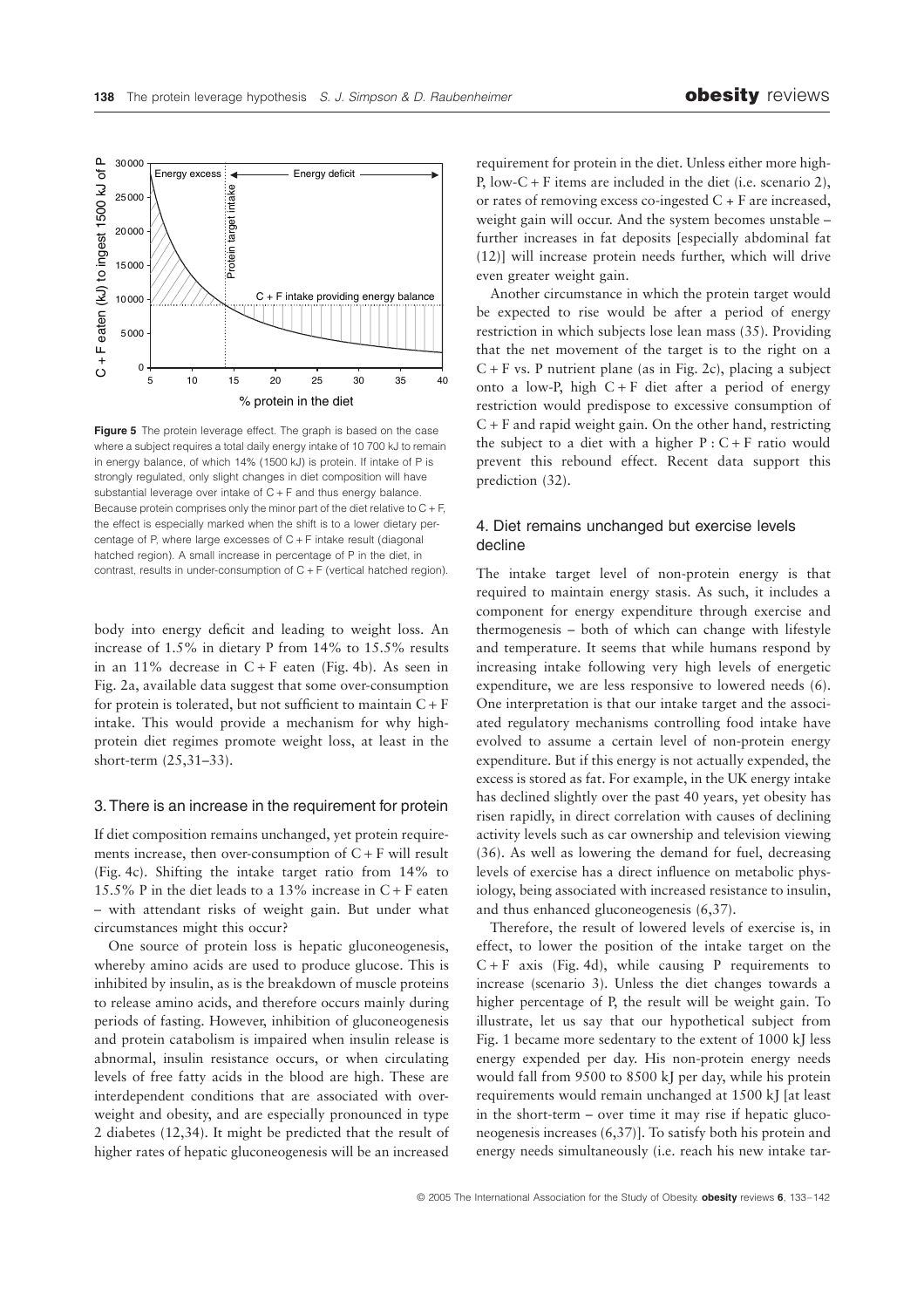get), he would need to eat a diet that is 15.5% P. If he did not change his diet (i.e. remained on a 14% P diet), he would have to eat  $11\%$  more C + F than needed to fuel his less active lifestyle.

# **Interacting consequences: a vicious cycle**

The scenarios introduced above are not independent. Either shifting the diet composition to a lower percentage of P (scenario 1), or effectively doing the same by having low levels of energy expenditure (scenario 4), will result in overconsumption of carbohydrate and/or fat to maintain protein intake. This in turn will predispose towards weight gain and lead to disinhibition of gluconeogenesis, which will increase protein demand (scenario 3). Unless this increased demand is met by selecting high-P foods, protein appetite will drive increased intake of  $C + F$ , resulting in further weight gain, and so on in a vicious cycle leading to obesity and its associated diseases.

This cycle is broken when P intake is increased independently of  $C + F$  (scenario 2), which requires access to highquality protein-rich foods that are low in  $C + F$ . Very high protein diets (>35% of energy from P) are currently promulgated in the popular diet literature, but are associated with potential health risks (25,31,33). However, it can be seen from Fig. 4b that only relatively small increases in dietary percentage of P are predicted to lower intake of C + F. The result would be to promote weight loss and the likely rectification of associated metabolic disturbances (38).

# **Socio-economic and population-level implications**

There are obvious socio-economic implications of the protein leverage effect. Obesity is most prevalent among the less affluent sectors within societies with established market economies (2,36). Levels of exercise are lower, which results in the effects described in scenario 4 above. This effect will be exacerbated where intake of inexpensive, processed foods – which tend to be high in percentage of  $C + F -$  is greater, and by the fact that high-P foods such as lean fish and meat are relatively more expensive to those on lower incomes than to the more affluent.

The protein leverage effect predicts that small changes in dietary percentage of P should have an impact on development of obesity within a population. Figure 6 plots the change in percentages of (energy) P, C and F in available diets (13) over the period 1970–2000 against obesity levels in the early 1990s (2) for 13 countries with developed market economies. The data have their limitations, being based upon nutrient supply rather than actual consumption values. Nevertheless, it is interesting that the countries where percentage of P has risen most are those with the



**Figure 6** Plots of changes in percentage of energy as macronutrients in the diets of 13 countries with developed market economies over the period 1970–2000, against the incidence of adult obesity during the early mid-1990s. Dietary data are from the FAOSTAT database (13), and represent nutrient supply rather than consumption. Figures for obesity are from ref. (2) (pp. 8, 27). 1, Australia; 2, Canada; 3, Denmark; 4, Finland; 5, France; 6, Germany; 7, Italy; 8, Netherlands; 9, New Zealand; 10, Spain; 11, Sweden; 12, UK; 13, USA.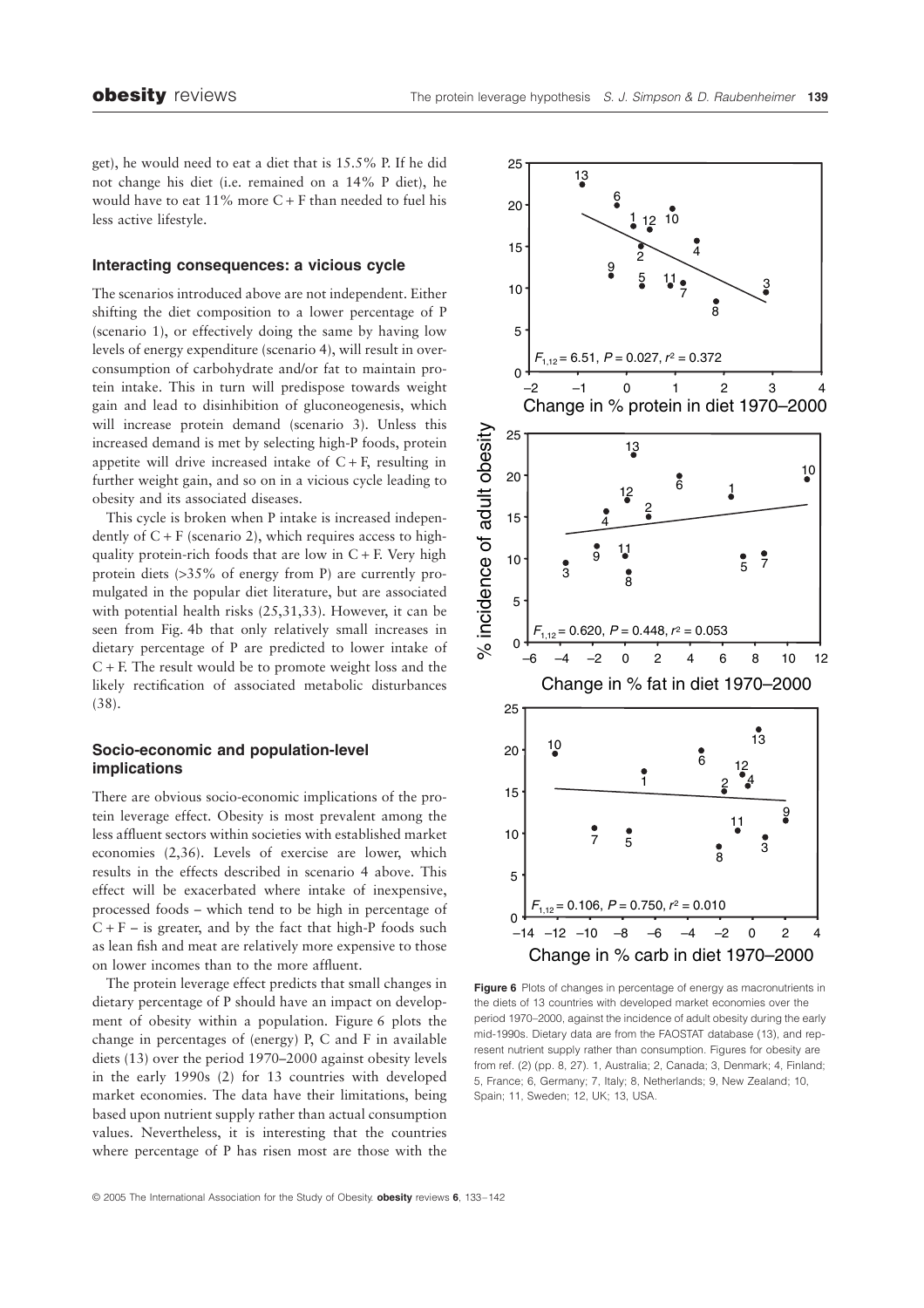lowest incidence of obesity, while those where percentage of P has fallen most had the highest incidence. Neither change in percentage of C or percentage of F correlate significantly with obesity, despite the fact that both show a much larger range of percentage changes than does protein – although, of course, the two summed must mirror the trend in percentage of P. We would not wish to put too much emphasis on these data, and further analyses are required with higher resolution intake and obesity data. The results are, nevertheless, suggestive.

#### **Population-level differences in protein target**

A clear prediction from our hypothesis is that people with a higher intake target for protein will be more prone to developing obesity on a low-P, high- $C + F$  diet than those with a lower protein target (see scenario 3 above). It is known from animal studies that organisms evolve such that their intake target reflects the composition of their natural diet (39). Humans likewise adapt to their current diet, genetically, developmentally or culturally (40–42). We might thus expect that populations which have traditionally eaten a high-protein diet would have increased susceptibility to obesity and associated diseases when making the transition to a modern Western diet. In this regard it is interesting to note the high incidence of obesity among oceanic populations that have until recently remained on a marine-based diet, rather than having shifted to terrestrial agriculture in the Neolithic (2,43,44).

#### **Protein regulation or a protein ceiling?**

The protein leverage hypothesis is consistent with humans having a specific appetite for protein – as is suggested by some studies (18,19,24) and certainly occurs in other animals that have been explored using our state–space models of nutrient balancing (15,16; see Fig. 2b,c). An alternative explanation would be that there is an upper limit to human protein intake, and that we simply continue to eat until this constraint is reached. This seems unlikely, however, for several reasons. First, the maximum rate of excretion and conversion of protein to urea for a healthy human adult is around 3.5 g  $kg^{-1} d^{-1}$  (45), which is greatly in excess of reported values for protein consumption in normal subjects. Second, humans in some populations routinely eat a diet of substantially higher protein content than is typical for populations afflicted by the obesity epidemic. It has been estimated, for example, that the average protein intake of Palaeolithic human beings was 37% of energy (46), while some extant northern-latitude foraging societies regularly ingest a diet of more that 25% protein (47,48). Finally, the data in Fig. 2 suggest that in an experimental setting humans will increase their intake of protein on diets of high percentage of P to some degree, demonstrating that

the amounts of protein eaten on diets of low percentage of P are not due to a ceiling on protein intake.

However, if humans do regulate protein intake, why do we not simply select protein-rich foods to rebalance our diet? This would suggest that the feedbacks regulating excessive fat and carbohydrate intake are less acute than those for protein, as is consistent with evolutionary accounts of human nutrition, and is also seen in other animals (15,16). For most of our existence the human diet consisted of a high proportion of animal foods, partly reflecting the scarcity of readily available simple carbohydrates (48–50). Further, wild animals typically have considerably lower fat content (*c*. 4.2 g fat per 100 g meat) than does modern commercial meat (*c*. 20 g fat per 100 g) (46,47). As a result, we have limited evolutionary experience of excess carbohydrates or fats, and it seems reasonable to infer that natural selection against their overconsumption would not have been strong. A history of short supply of these sources of readily available energy has been suggested as an explanation for their high palatability, which may predispose towards over-consumption of fatand carbohydrate-rich foods (51). Similar arguments have been put to explain aspects of human metabolic physiology, most notably the ease with which we store rather than eliminate excess ingested energy (52). For example, whereas many non-human animals metabolize and dissipate a substantial portion of over-ingested energy (27,53) (in the case of rodents, *c*. 90%), overfed humans store up to 75% of the surplus (53).

These evolutionary predispositions in turn interact with the modern environment (1,29,30). Highly energy-dense, fat- and carbohydrate-rich foods are readily available and affordable, while levels of energy expenditure are lower than that is anticipated by our regulatory physiology. It is also perhaps relevant that taste stimuli naturally associated with protein-rich foods, such as sodium and umami stimulants, are extensively used in low-protein processed foods, and may as a result subvert protein regulatory systems and lead to over-consumption of fat and carbohydrates.

In combination, it is unsurprising that we should be prone in our modern environment to being misdirected onto diets containing a higher ratio of  $F + C$ : P than is optimal. The central argument in this paper is that if you add to this the protein leverage effect, it is also unsurprising that the regulatory systems controlling intake by modern humans are prone to becoming unstable, driving a catastrophic cycle of over-consumption and obesity.

#### **Conclusion**

The key assumption upon which our hypothesis resides is that when humans are forced to trade-off protein intake against that of carbohydrate and fat on nutritionally unbalanced diets, physiological regulatory mechanisms prioritize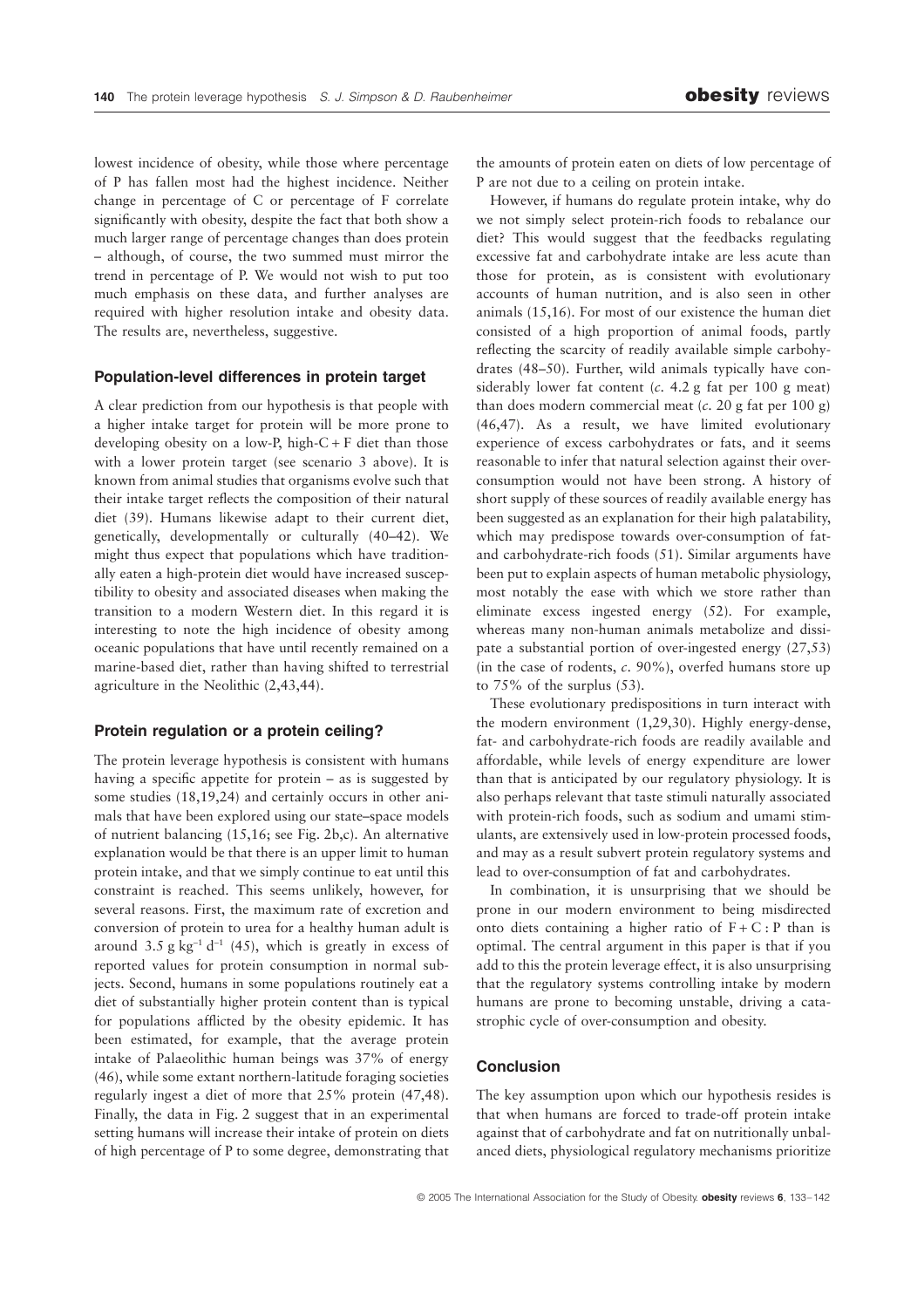protein. If this is true, then all else that we say must follow – it is a mathematical inevitability. We have provided evidence in Fig. 2 and elsewhere that suggests that this is the case, but the next step must be to test the consequences on intake of manipulating dietary  $P : C + F$  under controlled experimental conditions (in our parlance, to measure the 'rule of compromise' for P vs.  $C + F$ ), and to examine the relative importance of protein leverage alongside other environmental, cognitive and physiological determinants of obesity. Given the implications that follow from our hypothesis, we would suggest that this is a vital subject for future research in human nutrition. In reference (24) we suggest the design of such experiments.

Finally, our 'vicious cycle' provides a candidate-positive feedback mechanism for the spiral into morbid obesity. It predicts a key role of hepatic gluconeogenesis in the development of obesity.

#### **Acknowledgements**

We thank the Wissenschaftskolleg zu Berlin (Institute for Advanced Study) and the British Biotechnology and Biological Sciences Research Council for making this study possible. Thanks to Professor Sir John Krebs, Professor Sir Richard Southwood, Professor Sir Patrick Bateson, Dr Mark Friedman, Dr Susan Jebb and Dr James Stubbs for their comments, enthusiasm and discussion.

#### **References**

1. Hill JO, Wyatt HR, Reed GW, Peters JC. Obesity and the environment: where do we go from here? *Science* 2003; **299**: 853– 855.

2. Björntorp P (ed.). *International Textbook of Obesity*. John Wiley & Sons: Chichester, 2001.

3. Calle EE, Thun MT, Petrelli JM, Rodriguez C, Heath CW. Body-mass index and mortality in a prospective cohort of U.S. adults. *N Engl J Med* 1999; **341**: 1097–1105.

4. Must A, Spadano J, Coakley EH, Field AE, Colditz G, Dietz WH The disease burden associated with overweight and obesity. *JAMA* 1999; **282**: 1523–1529.

5. Sturm R. The effects of obesity, smoking, and drinking on medical problems and costs. *Health Aff* 2002; **21**: 245–253.

6. International Agency for Research on Cancer, World Health Organization. *Handbook*, Vol. 6. *Weight Control and Physical Activity.* IARC Press: Lyon, 2002.

7. Stubbs RJ, Mazlan N, Whybrow S. Carbohydrates, appetite and feeding behavior in humans. *J Nutr* 2001; **131**: 2775S–2781S. 8. Willett WC. Dietary fat and obesity: an unconvincing relation. *Am J Clin Nutr* 1998; **68**: 1149–1150.

9. Bray GA, Popkin BM. Dietary fat intake does affect obesity! *Am J Clin Nutr* 1998; **68**: 1157–1173.

10. Bray GA, Tartaglia LA. Medical strategies in the treatment of obesity. *Nature* 2000; **404**: 672–677.

11. Kopelman PG. Obesity as a medical problem. *Nature* 2000; **404**: 635–643.

12. Saltiel AR, Kahn CR. Insulin signaling and the regulation of glucose and lipid metabolism. *Nature* 2001; **414**: 799–806.

13. FAOSTAT database. 2002 [WWW document]. URL <http://> faostat.fao.org/faostat/collections.

14. Westerterp-Plantenga MS. Nutrient utilization and energy balance. In: Westerterp-Platenga MS, Fredrix EWHM, Steffens AB, Kissileff HR (eds). *Food Intake and Energy Expenditure*. CRC Press: Boca Raton, 1994, pp. 311–319.

15. Raubenheimer D, Simpson SJ. Integrative models of nutrient balancing: application to insects and vertebrates. *Nutr Res Rev* 1997; **10**: 151–179.

16. Simpson SJ, Raubenheimer D. Geometric models of macronutrient selection. In: Berthoud H-R, Seeley RJ (eds). *Neural Control of Macronutrient Selection.* CRC Press: Boca Raton, 2000, pp. 29–42.

17. Harris JA, Benedict FG. *A Biometric Study of Basal Metabolism in Man*. Carnegie Institute: Washington, 1919.

18. Booth DA, Thibault L. Macronutrient-specific hungers and satieties and their neural bases, learnt from pre- and postingestional effects of eating particular foodstuffs. In: Berthoud H-R, Seeley RJ (eds). *Neural Control of Macronutrient Selection.* CRC Press: Boca Raton, 2000, pp. 61–91.

19. de Castro JM. Macronutrient selection in free-feeding humans: evidence for long-term regulation. In: Berthoud H-R, Seeley RJ (eds). *Neural Control of Macronutrient Selection.* CRC Press: Boca Raton, 2000, pp. 43–51.

20. Stubbs RJ. Macronutrient effects on appetite. *Int J Obes* 1995; **19**: S11–S19.

21. Stubbs RJ. Appetite, feeding behaviour and energy balance in human subjects. *Proc Nutr Soc* 1998; **57**: 141–156.

22. Skov AR, Toubro S, Ronn B, Holm L, Astrup A. Randomized trial on protein *vs* carbohydrate in *ad libitum* fat reduced diet for the treatment of obesity. *Int J Obes* 1999; **23**: 528–536.

23. Komorowski JI, Mackay K, Attema R, Jennings A. Increased lipid metabolism and significant fat mass loss following 14 days on Dr. Atkins' diet. *Obes Res* 2002; **10**: 66.

24. Simpson SJ, Batley R, Raubenheimer D. Geometric analysis of macronutrient selection in humans. the power of protein? *Appetite* 2003; **41**: 123–140.

25. Freedman MR, King J, Kennedy E. Popular diets: a scientific review. *Obes Res* 2001; **9**: 1S–40S.

26. French SA, Story M, Jeffrey RW. Environmental influences on eating and physical activity. *Annu Rev Public Health* 2001; **22**: 309–335.

27. Stock MJ. Gluttony and thermogenesis revisited. *Int J Obes* 1999; **23**: 1105–1117.

28. Rolls BJ. The role of energy density in overconsumption of fat. *J Nutr* 2000; **130**: 268S–271S.

29. Prentice AM, Jebb SA. Fast foods, energy density and obesity: a possible mechanistic link. *Obes Rev* 2003; **4**: 187–194.

30. St-Onge MP, Keller KL, Heymsfield SB. Changes in childhood food consumption patterns: a cause for concern in light of increasing body weights. *Am J Clin Nutr* 2003; **78**: 1068–1073.

31. Elsenstein J, Roberts SB, Dallal G, Salzman E. High-protein weight-loss-diets: are they safe and how do they work? A review of the experimental and epidemiologic data. *Nutr Rev* 2002; **60**: 189–200.

32. Westerterp-Plantenga MS, Lejeune MP, Nijs I, van Ooijen M, Kovacs EM. High protein intake sustains weight maintenance after body weight loss in humans. *Int J Obes Relat Metab Disord* 2004; **28**: 57–64.

33. Astrup A, Larson TM, Harper A. Atkins and other lowcarbohydrate diets: hoax or an effective tool for weight loss? *Lancet* 2004; **364**: 897–899.

34. Boden G. Effects of free fatty acids on gluconeogenesis and glycogenolysis. *Life Sci* 2003; **72**: 977–988.